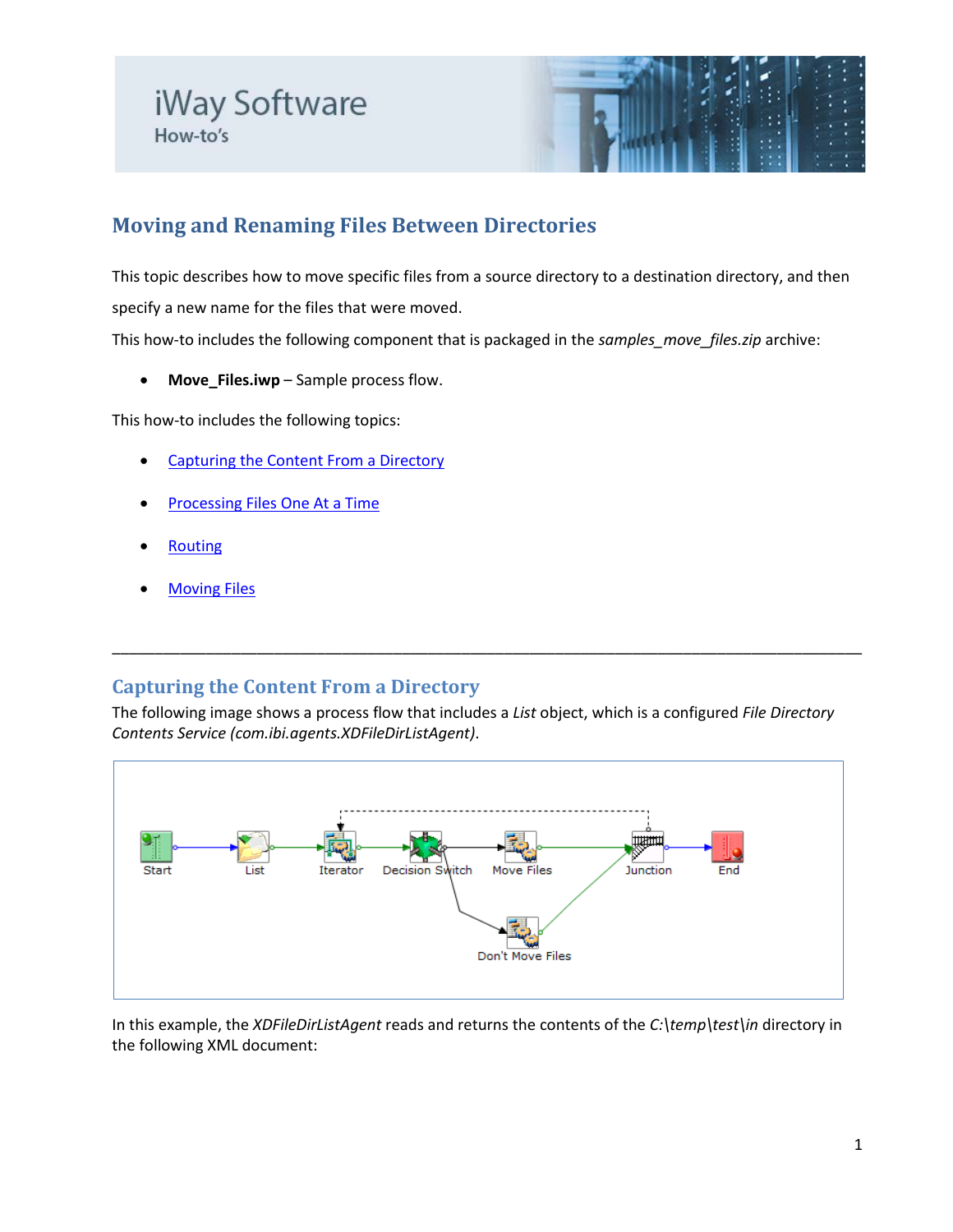```
<?xml version="1.0" encoding="UTF-8" ?>
<dir base="C:\temp\test\in" count="4">
   <item type="file" lastmod="1537187412248" lastmodstr="17 Sep 2018 12:30:12
GMT">fileLLL.zip</item>
   <item type="file" lastmod="1537187412248" lastmodstr="17 Sep 2018 12:30:12 
GMT">fileMON.zip</item>
   <item type="file" lastmod="1537187412248" lastmodstr="17 Sep 2018 12:30:12 
GMT">fileTUE.zip</item>
   <item type="file" lastmod="1537187412248" lastmodstr="17 Sep 2018 12:30:12 
GMT">fileWED.zip</item>
</dir>
```
One of the requirements is to move the following files to a new directory:

- *fileMON.zip*
- *fileTUE.zip*
- *fileWED.zip*

However, the *fileLLL.zip* file must not be moved. In addition, a timestamp must be appended to the name of each file that was moved.

# <span id="page-1-0"></span>**Processing Files One At a Time**

The *Iterator* object is an *XML Iterator (XDIterXMLSplit)* that has been configured to split the input document on the item level using the following setting:

#### \_xpath(/dir/item)

## <span id="page-1-1"></span>**Routing**

The *Decision Switch* object uses the following iWay Functional Language (iFL) substring function:

\_substr(\_xpath(/dir/item),4,7)

This function will read the *fileMON.zip*, *fileTUE.zip*, and *fileWED.zip* files and set a switch that identifies only those cases where files must be moved. All other cases (files) will be routed through the default line, and not to be moved.

## <span id="page-1-2"></span>**Moving Files**

The *Move Files* object contains a configured *File Operations Service (com.ibi.agents.XDPFFileOpsAgent)* with the *Operation* parameter set to *move*.

The value for the *File (from)* parameter is taken from the values provided by the *XDFileDirListAgent*, for example:

\_concat(\_xpath(/dir/@base),'\\',\_xpath(/dir/item))

This results in the following:

#### C:\temp\test\in\**fileMON.zip**

The value for the *File (to)* parameter specifies the location of the destination directory and an iFL function that will append the moved file with a timestamp:

 $\label{cor:convex} $$\_concat('C:\\temp\\test\\out\\', _before(\_xpath//dir/item), '. '), '\_*.zip')$ 

This results in the following:

C:\temp\test\out\**fileMON\_2018-09-20T20\_30\_37\_729Z001.zip**